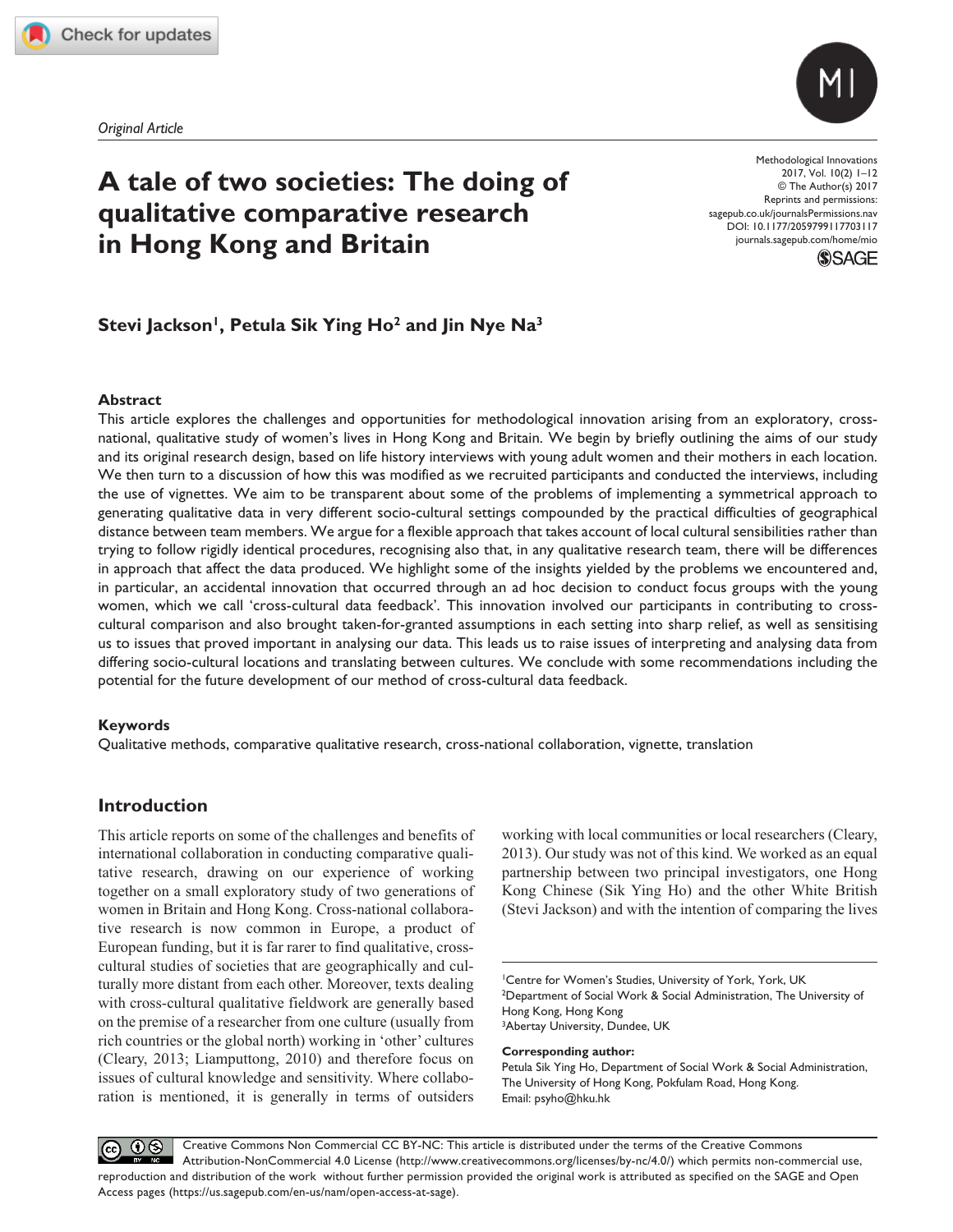ity ethnicities in the two locations.1 As Ryan-Flood and Gill (2010) note, research 'inevitably presents dilemmas, challenges and choices, which are not always explicated in writing up' (p. 2), when the messiness and unpredictability of the process is often glossed over. Yet, this very unpredictability can also, as we will show, create opportunities for methodological innovation as well as unanticipated insights into the lives of those we research. In this article, we seek to make transparent some of the problems and opportunities arising from working together as crossnational collaborators, following the reflexive practice now characteristic of feminist research (Letherby, 2003; Ryan-Flood and Gill, 2010). After briefly introducing the aims of our project, we will discuss the methods we used, focusing on the ways in which the differing socio-economic and cultural contexts in which we worked affected the recruitment of participants and the conduct of in-depth interviews and focus groups. We highlight a methodological innovation we developed by chance and deployed in the focus groups, 'cross-cultural data feedback'. This method, we argue, has the virtue of bringing cultural similarities and differences into sharp relief as well as enabling participants themselves to be actively engaged in making cross-cultural comparisons. It also has the potential to be further developed in new research contexts. We also address some of the issues involved in analysing our data, making sense of it in the light of linguistic and cultural differences and in relation to conditions of life in the two locations.

# **In the beginning: conceptualising and planning our collaboration**

Our study was framed as an exploration of the impact of social change on women's personal lives and relationships, funded by an Economic and Social Research Council (ESRC) Hong Kong bilateral award.2 The impetus for this study was, in part, a product of the rare opportunity afforded by this bilateral scheme to apply for funding for cross-national research. But we were not just opportunistic, we also had a genuine intellectual interest in refocusing academic debates beyond the parochially Western. While small in scale, we set out to address major sociological issues; in particular, we sought to challenge the Eurocentrism of debates on intimacy and modernity.

Mainstream sociological propositions on the transformation of intimacy (Giddens, 1992) and the process of individualization (Beck and Beck-Gernsheim, 2002) have come under extensive criticism in terms of their assumptions about gender, sexuality and family relationships and the evidence base for their propositions (e.g. Heaphy, 2007; Jamieson, 1999; Smart, 2007). These critiques, however, have largely remained focused on Western contexts; Jamieson's (2011) conceptualisation of practices of intimacy is a notable – and welcome – exception. More generally, the theorisation of modernity has been marked by its Western bias, and attempts to remedy this have been found wanting (see Bhambra, 2007, 2014). Even those Asian scholars who have challenged universalising characterisations of modernity, such as Yan (2009) and Chang (2010) have tended to take as given much of the Western sociological narrative of the origins of modernity (Jackson, 2015). While seeking to unsettle Eurocentrism, our project was, paradoxically, developed as a response to debates that are Eurocentric in origin. This is perhaps inevitable if the aim is to bring the terms of these debates into question.

Hong Kong and the United Kingdom may seem strange sites for comparison as one is a nation and the other is a Special Administrative Region of China,<sup>3</sup> and neither can be considered representative of their geographical region (Europe or East Asia). Although this particular comparative case may be very specific, the historical relationship between the United Kingdom and Hong Kong, as coloniser and colonised, makes it of particular interest. Both are now part of the rich, post-industrial global North, but British colonialism has left its mark. The particular niche Hong Kong occupied in the British Empire was associated with a neglect of the local population.4 Up to the 1970s, Hong Kong was characterised by 'third world' levels of poverty and, while it is now richer than the United Kingdom in terms of gross domestic product (GDP) per capita, the policies of both the colonial and current administrations have resulted in a lack of welfare provision and a huge gulf between the rich and poor (Goodstadt, 2013), forcing its inhabitants into self-reliance in a climate of economic uncertainty. This has had consequences for gendered divisions of labour and practices of intimacy (see, for example, Lee, 2003). We saw a comparison between women's lives in these two contexts as offering us an opportunity to think about the gendered consequences of social change in terms of the intersections between local and global inequalities.

While addressing major sociological issues, the funding available meant that our study would have to be modest in its scope.<sup>5</sup> We planned at the outset to interview 12 pairs of young adult women and their mothers in each of the two locations (48 individuals), using the two generations of women as a proxy for change over time, and subsequently conducted focus groups with some of the young women. From the beginning, we recognised the importance of a symmetrical approach to avoid taking one location as the baseline against which the other was assessed – in particular treating Britain as the norm and Hong Kong as 'other'. We therefore planned to pose the same research questions and use the same research instruments in both contexts while being sensitive to the particularities of local social conditions and cultural practices. To maximise the comparability of our samples, we defined the characteristics of our desired participants to ensure as good a match as possible between the British and Hong Kong women to be interviewed. We sought young women who were adult but below the average age of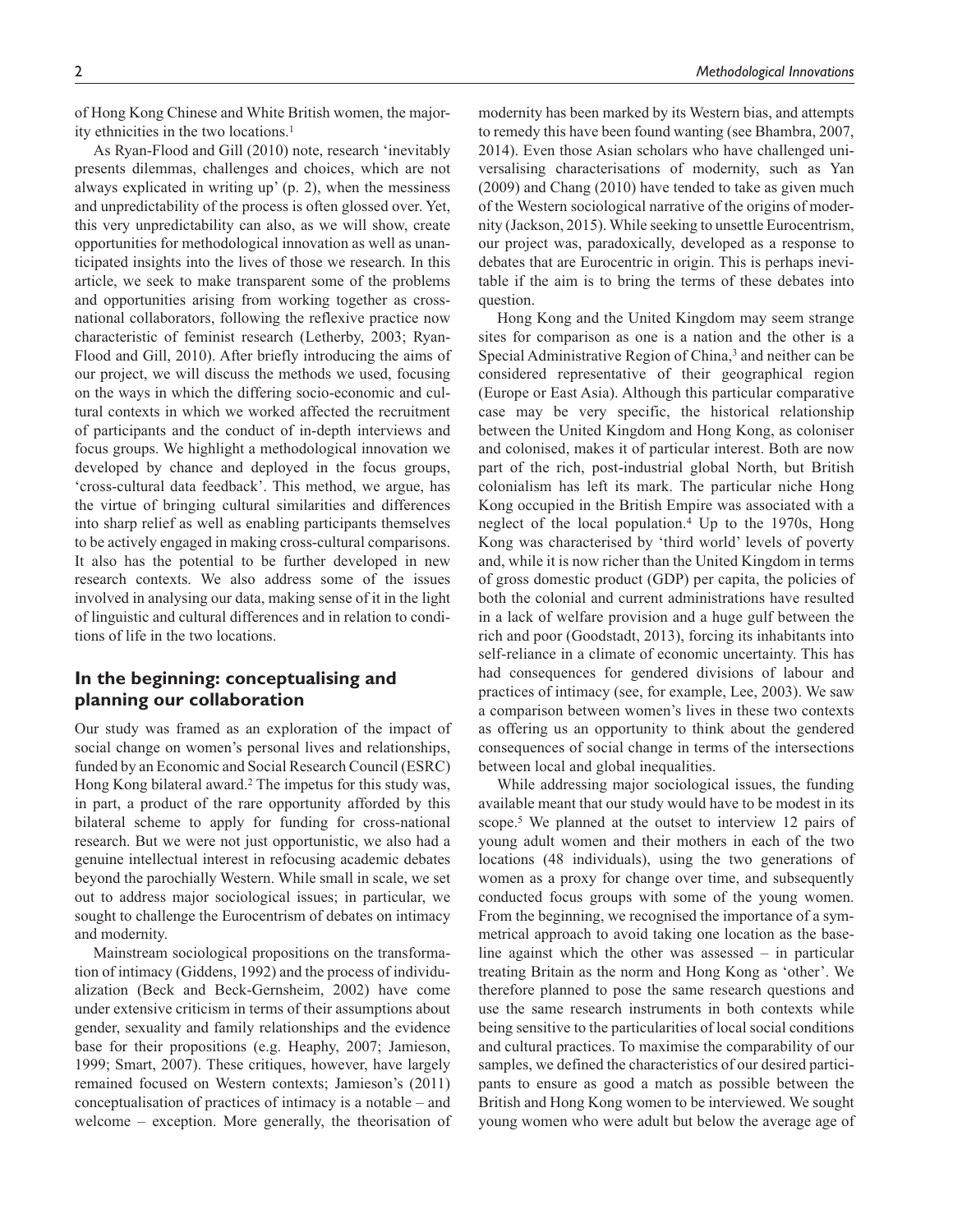marriage in both locations and set the age limits as between 20 and 26 years. Since we were interested in exploring issues raised by debates around transformations of intimacy and individualisation, we decided to recruit young women with university level education, those who would have a greater degree of choice in their styles of life than the less educationally privileged. We assumed that their mothers would have more diverse backgrounds. Finally, because of the complexity of comparing two locations and two generations, we agreed that each sample should be culturally homogenous, recruiting from the majority ethnic group in each place: Chinese, Cantonese speaking-speaking Hong Kong women and White British women.

The interview guide we prepared at the outset was developed by the two principal investigators (PIs) in face-to-face meetings. It followed a life history format to lead participants through the stages of their lives from childhood into adulthood and, for the older women, marriage and parenthood, with a focus on interpersonal relationships. We planned to phrase questions to elicit narrative responses, encouraging women to tell us about their lives and experiences, but we also built in a series of prompts to ensure we covered similar ground if information we wanted did not emerge spontaneously, for example, asking about who lived with them at a given time or about relationships with particular others. Towards the end of the interviews, we added a few more direct questions to explore women's understanding of the social changes they had lived through and also deployed vignettes to explore issues that might be difficult to address by other means. The guide was designed, as is usual in qualitative research, to be flexible enabling us to adapt to women's specific circumstances and to vary questions in response to issues they raised, some of which we expected to be culturally specific.

In designing both the guide and specific prompts, we were, of course, aware that the flexibility of qualitative interviewing means that no two interviews follow exactly the same path, that interviews are interactional events and what goes on within them depends on a variety of situational elements. This potential variability is increased in collaborative research where more than one person is interviewing since each researcher's conversational style is likely to affect their interaction with participants. Additional issues arise in a study such as ours, where different members of the team were conducting interviews thousands of miles apart in different languages and different socio-cultural settings. There is a delicate balance to be achieved in trying to ensure comparability of data while being sensitive to issues of eliciting it where differing cultural sensibilities are at stake. The cost and practicality of travelling between Hong Kong and the United Kingdom, and therefore the limited opportunities we had for face-to-face meetings, exacerbated the challenges that geographical distance posed. Once fieldwork began, we were effectively working in parallel in recruiting and interviewing participants. While we kept in contact and discussed progress through electronic media as we went along, each

team lacked detailed knowledge of the ways in which local conditions were affecting the research practices of the other. These factors did not become apparent to us until the full team met face-to-face 6months into the fieldwork and about halfway through the interviewing, which was also when the first focus group was held.6

# **Parallel fieldwork, divergent practices: recruitment and the conduct of interviewing**

Since we were recruiting a purposive sample with specific age and educational requirements, and needed both the daughters and mothers to agree to take part, finding participants was not straightforward.7 We were eventually able to interview 14 young Hong Kong women and 12 of their mothers and 13 young British women and 12 of their mothers (51 individuals in total). The additional young women were those whose mothers had originally agreed to be interviewed but who subsequently dropped out, meaning that we had to seek additional participants to meet our target of 12 mother– daughter pairs in each location. We employed two recruitment strategies: advertising for participants with the appropriate characteristics and seeking them through our personal networks.8 The way this was accomplished differed in the two locations and impacted on the process of interviewing and, consequently, the data generated.

In Britain, most participants were recruited through advertising in two university towns, one in Northern England and one in the South. Personal networks – referrals from colleagues – resulted in the recruitment of four of the pairs. We had expected that most of the first contacts would be with the young women who would then approach their mothers; in the event, as many mothers as daughters were our first point of contact. In Hong Kong, on the other hand, all participants were recruited through personal networks. There were good cultural reasons for this: in East Asian societies, recruiting through personal networks works far better than any other method. It fits 'somewhat more naturally with Confucian mores and expectations than attempting to recruit unknown individuals who lie outside networks' (Park and Lunt, 2015: n.p.). It is thus difficult to induce people to participate in qualitative research and to build rapport unless they are introduced through a known and trusted intermediary; in Chinese societies, this is related to the importance of personal connections, *guanxi* (see, for example, Liu, 2007). A few of the families were already known to Sik Ying. Other potential participants were recruited through introductions to young women from graduate students and staff in Hong Kong Universities. Once the young women agreed to be interviewed, they approached their mothers who then met Sik Ying in a social context to gain the degree of trust necessary for the interview to proceed.

In the British case, even where personal contacts had been used, the interviewer was unknown to the participants.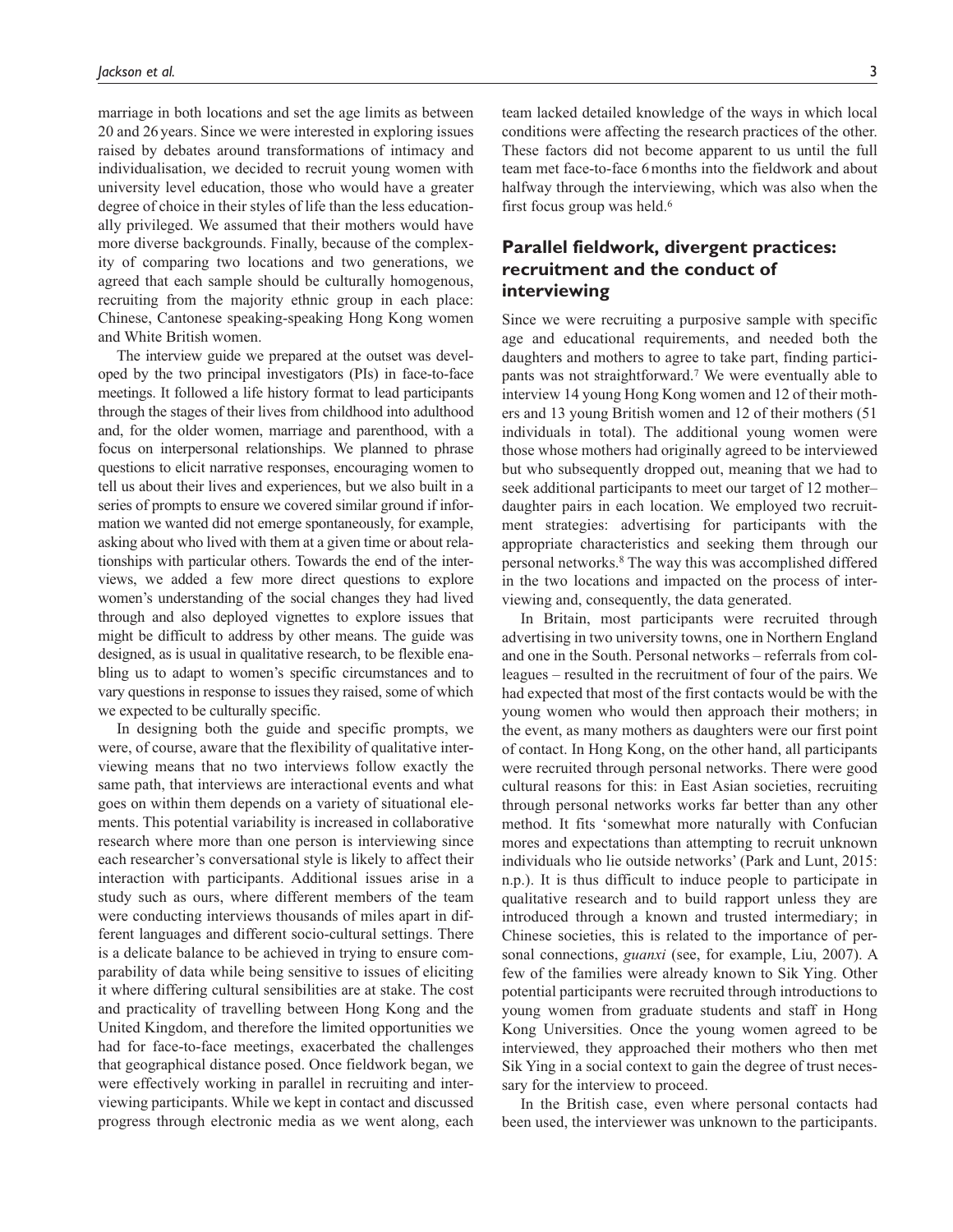The personal contacts were made through Stevi's networks, while most of the interviews were conducted by Jin Nye. The British women, once recruited, were quite happy to spend a few hours discussing their lives with a total stranger, which is not unusual in interviewing in Western contexts. For Sik Ying, on the other hand, it was necessary to devote considerable time to building relationships with the older women; she spent extended periods interviewing them and often became involved in their lives. The British interviews, however, were generally concluded within 2 hours and did not lead to ongoing relationships with participants. Because of these differences, Jin Nye was able to keep more closely to the agreed 'script' of the interview guide than was possible for Sik Ying.

The original intention had been to interview mothers and daughters separately. This was entirely feasible in Britain as most daughters had separate residences from their mothers; in the few cases where they lived together, there was sufficient privacy to conduct separate interviews in participants' homes. In Hong Kong, this was rarely possible. In the first place, the young Hong Kong women all lived with their mothers. They could easily be interviewed separately away from their homes, but once mothers were introduced it would have been culturally very difficult, and indeed impolite, to separate them from their daughters to interview them and may have made them uncomfortable. Moreover, Hong Kong apartments are very small, affording little privacy for separate interviews within domestic space. This was only possible in a few cases when a research assistant was able to work with Sik Ying conducting parallel interviews and where it became, in the context, socially appropriate and practically feasible to negotiate separate interviewing. The lack of individual interviews does, of course, raise questions about issues that the older women may have been unwilling to discuss in their daughters' presence and therefore about the comparability of some of our data. Moreover, since these were conversational interviews taking place within domestic space, if daughters were present they became actively involved in their mothers' interviews. There were, however, benefits to this situation, since interactions between mothers and daughters were often revealing. For example, Sik Ying was able to record an altercation between Gabby and her mother, Ms Au,<sup>9</sup> about the reasons for the latter's failure to offer her any information about sex. Ms Au said that she did not find it necessary to discuss sex and contraception with her daughters as she assumed that they would have learned it at schools and through the Internet, but Gabby disagreed:

Gabby: Schools would only teach you about menstruation but nothing deeper for example, premarital sex, I'd want to know more and ask you (mother) about that.

Ms Au: You can always go look up the Internet!

Gabby: Going on Internet is not the same as hearing your thoughts and opinion!

Ms Au: How come such a highly educated person like you would not even go look up these things on the Internet? You should know better!

Such interchanges are very revealing of the dynamics of mother–daughter interaction on potentially difficult issues, but we do not have data of this kind from the British women. A solution to lack of comparability of data that these different interviewing strategies produced might have been to interview British mothers and daughters together, but this was not feasible. Not only were we unaware of this difference in our interviewing practices until we were halfway through the process, but there would have also been practical difficulties in conducting joint interviews in Britain. The British mothers and daughters often lived considerable distances apart, so that Jin Nye was travelling all over England and Wales to conduct interviews. It would therefore have been difficult and expensive to arrange joint interviews, even had we realised what was happening soon enough to change our original plans.

In retrospect, we can see that what was happening was that each set of interviews was proceeding on the basis of local, taken-for-granted practices. As far as each of us was concerned, we were following the agreed interview guide and gathering the data we needed – and we did, despite our differences, produce meaningful data, albeit under different conditions. While we were unaware, for a time, of the extent of the divergence in our approaches to interviewing, we did anticipate from the outset differences in data generation arising from idiosyncrasies in personal interviewing styles and the specificities of local social and cultural contexts. The vignettes we introduced at the end of the interviews were designed, in part, to introduce a degree of standardisation. Even standardised research methods, however, may not work in the same way in two places and this may tell us something about adapting interviewing techniques to differing cultural settings.<sup>10</sup>

## **Using vignettes**

Vignettes, fictional scenarios that usually feature a problem or dilemma facing an imaginary protagonist, have been used in social research since the 1980s. They are designed to draw participants into considering what someone would or should do in the situation depicted. Instead of asking about attitudes or beliefs in the abstract, vignettes supply contextual information in the recognition that 'meanings are social and morality may be situationally specific' (Finch, 1987: 106). They are also useful in asking about sensitive issues, enabling participants to talk about an imaginary person and situation rather than their own lives. This was one reason that we decided to use them to explore issues of unplanned pregnancy and lesbianism, which could be difficult issues for some women, especially those from Hong Kong, to discuss more directly. We kept our vignettes simple, confined to a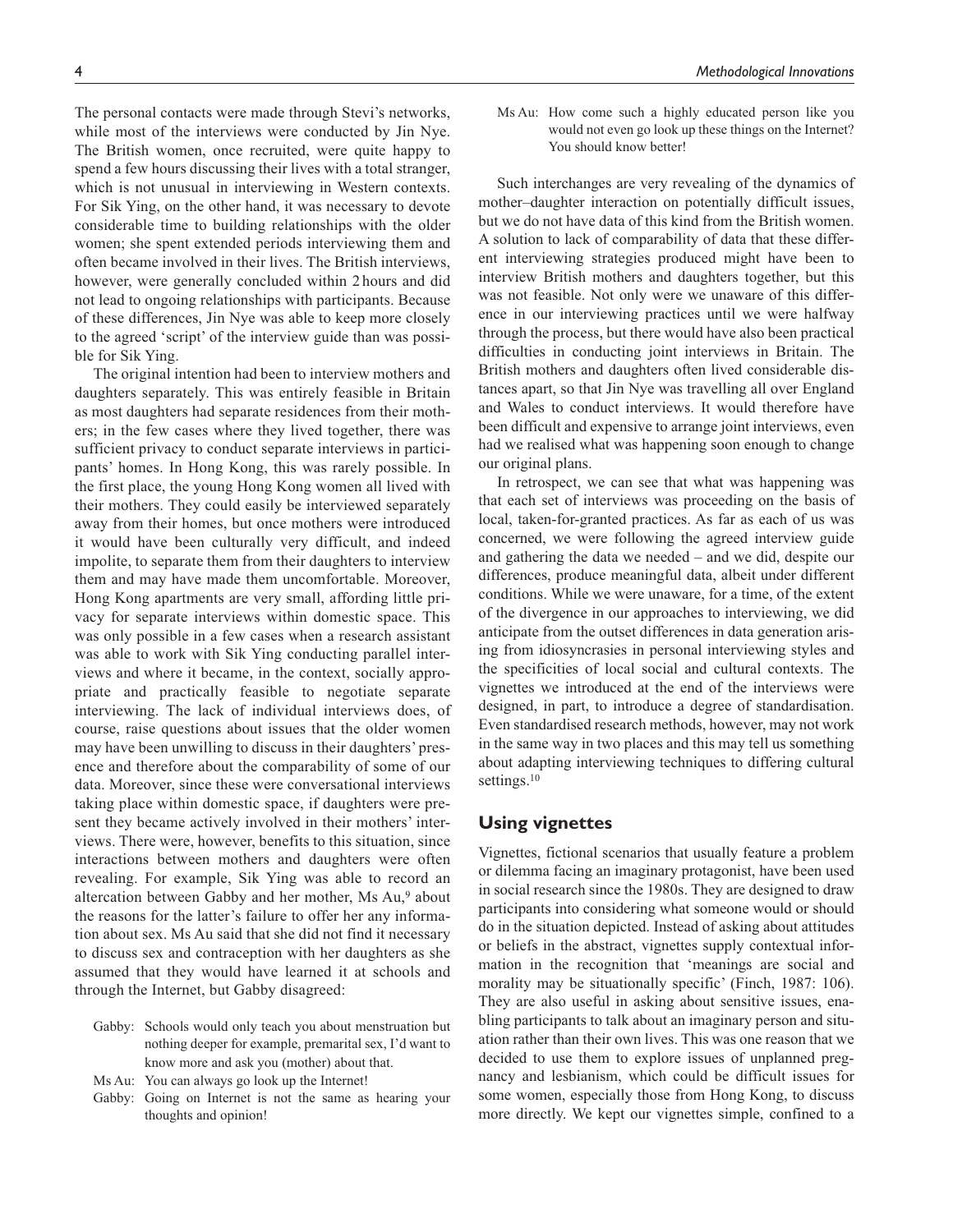single set of circumstances combined with an open question. Our vignettes ran as follows:

*The unplanned pregnancy vignette*: 'Kate is a single woman in her early 20s. She has a boyfriend and is embarking on a promising career. Kate finds that she is pregnant'.

What are her options and what would you advise her to do?

*The coming out vignette*: 'Claire is a 22 year old lesbian who has never come out to her mother. She decides the time is right to do so because she has fallen in love and wants to introduce her girlfriend to her mother'.

How do you think her mother would feel about this?

We had anticipated that Hong Kong and British women would have different opinions on these issues, which was the case. We have discussed this elsewhere (Jackson and Ho, 2014). What was less expected was a marked difference in *how* each group of women responded. We hoped, and expected, that the open-ended framing of the questions accompanying our vignettes would prompt considerable discussion of the issues they raised. The Hong Kong women, however, gave very brief, cut and dried responses. For example, commenting on the 'unplanned pregnancy' vignette Ms Lee said that if her daughter were pregnant she would encourage marriage: 'if she loves the baby's father there's no point in getting an abortion'. The lesbian vignette prompted similarly minimal and often condemnatory statements. Elsie, for example, said, 'I would want her to have a normal married life rather than an abnormal relationship'. The only Hong Kong woman who gave a fuller account was a mother who had faced just that situation and told of the struggle she had to accept it.<sup>11</sup> The British women, on the other hand, engaged in extended discussions of each scenario in which they weighed up possible alternatives and elaborated on their own views of issues at stake. Here, for example, are extracts from Susan's very lengthy and considered reflections on the unplanned pregnancy vignette:

Well, her options are to have the baby, to have an abortion, um, to um, if you're having the baby you'd have to consider what childcare arrangements you were going to be making, is the partner committed to a long term relationship with Kate and the baby, those are all factors that have to be taken into account. What sort of rights she has within her career if any, if she's already got maternity rights […] she'd have to talk with her partner and try and establish what his commitment to the baby was, then think about what she really wanted herself because it's a decision that will affect the rest of her life no matter which way she takes it. […] I think you just have to say well, other people that love you will support you whatever decision you make, but only you can make that decision. (Susan, British mother)

Generally, the British responses would be seen as producing 'richer' data and the brevity of the Hong Kong responses would be seen as disappointing. These differences, however, might be telling us something. We do not think that vignettes are inappropriate to Asian contexts as others have used them successfully on a range of issues (e.g. Kojima, 2013; Liu, 2007). It could be that this reticence on issues concerning sexuality is particular to Hong Kong women but this is unlikely as they did discuss some related moral issues both in interviews and the focus group we conducted with the young women (see Jackson and Ho, 2014).12 The difference could also be simply a chance effect of different interviewing styles. The vignettes were presented verbally in the course of the interviews rather than being written on cards. The issue of how they should be rendered in Cantonese was not discussed in advance, so it is possible that translation issues may have exacerbated any difference in approaches to interviewing. It was only when we came to analysing our data that we gave translation the attention it deserved.13

Having discussed these issues among ourselves, and taking account of what our data has revealed about the lives of our two samples, the most plausible explanation for the differing responses to the vignettes is what we have elsewhere identified as the pragmatism of Hong Kong women, arising from the material conditions of their lives (Jackson et al., 2013). In the case of the unplanned pregnancy, the issue was cut and dried to them because the options are limited and these limitations are related to the wider social context. The British women, however, were able to engage in lengthy considered weighing up of possibilities because there *are* more choices realistically open to young British women in Britain than in Hong Kong. In the case of an unplanned pregnancy, for example, British women have better employment rights, there is a greater acceptance of single motherhood and cohabitation as well as more social support for single mothers. In Hong Kong, the only realistic choices are to marry or have an abortion. For the Hong Kong women we interviewed, there was simply nothing else to be said. Responses to the coming out scenario may also reflect pragmatic attitudes since life for lesbians and gay men is much tougher in Hong Kong than the United Kingdom (Kong, 2011; Tang, 2013) and those lives remain largely hidden from the majority of the population. Thus, not only would Hong Kong women, particularly the mothers, see departure from the heterosexual norm as extremely difficult to deal with and threatening to the material well-being of families, but they had few experience of known lesbian, gay, bisexual and transgender (LGBT) people to draw on in responding to the scenario with which they were presented. The only exception was the one Hong Kong with an acknowledged lesbian daughter.

The situation for the British sample was different. They inhabited a social milieu where sexual diversity had become, in recent decades, much more widely accepted – a trend that some of the British women mentioned in their responses. Many referred to known lesbian and gay relatives, friends and acquaintances. Even the one British mother with very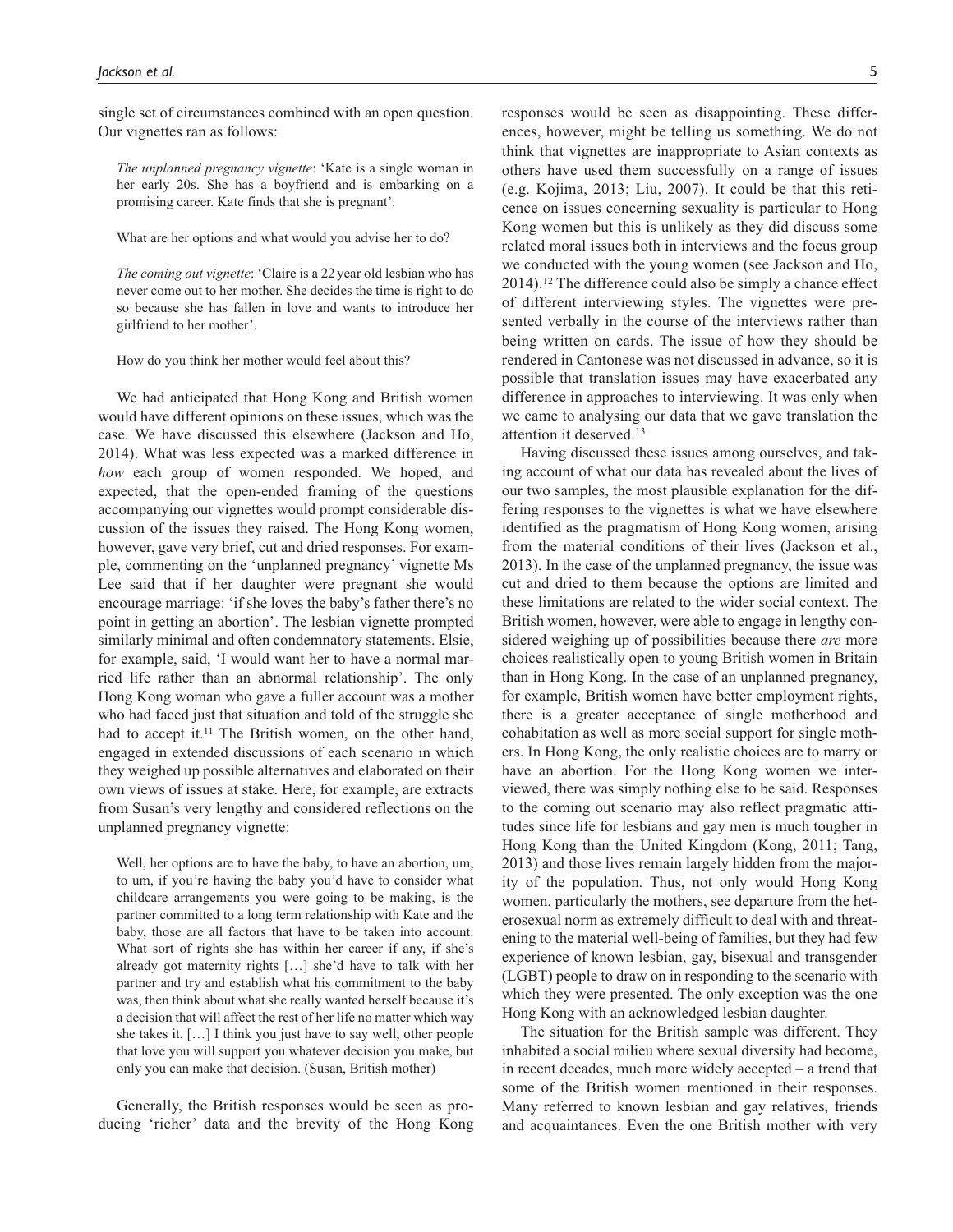negative attitudes to lesbianism and homosexuality, Patricia, was able to draw on personal experiences of a gay cousin and a friend with a lesbian daughter to modify her initial response. Whereas she began by saying that the mother would be 'utterly devastated' by finding that her daughter was a lesbian, she moved on to imagining her coming to terms with it. Whereas Patricia could refer to knowledge of her own social circle in making sense of the vignette, despite her conservative attitudes, most of the Hong Kong mothers had no such knowledge or experience.

Responses to the 'coming out' vignette differed in another respect. Whereas the Hong Kong women focused only on the issue of coping with a lesbian daughter, many of the British women of both generations noticed a particular (and deliberate) feature of the vignette – the relatively late age of coming out – and tended to see this as problematic, indicating a strained relationship or a prejudiced mother. Some also suggested that the mother would be hurt by the daughter's past failure to confide in her. For example, Lucy, one of the young British women, opened her response to the vignette by saying 'If I was her mother, I'd be really upset that my daughter hadn't felt she could come to me with something that affects her life so much'. Even when the British women did not mention the age at coming out spontaneously, the ways in which they discussed the issue then enabled Jin Nye to follow up with simple questions such as 'how about her age?' This prompted further thoughts on why the daughter had not come out to her mother earlier. The responses given by the Hong Kong women, on the other hand, worked to close off further discussion, making it difficult for Sik Ying to probe further without disrupting the rapport she had devoted so much time to fostering. This shutting down of the topic may reflect the concern about 'face' (*mianzi*) and family reputation, which are still of paramount importance in Hong Kong. Closing off options (in relation to both vignettes) could thus have been a way of showing disapproval or possibly fear of confronting the possibility of ever having to deal with such a situation. Crucially, the differing ways women dealt with the vignettes, we suggest, may reveal something about the social context of their lives.

# **Cross-cultural data feedback: the focus group experience**

The interviews were initially expected to be our only means of generating data and it was only when we were halfway through the interviews that we decided to conduct two focus groups with the young women, one in each location. The first of these took place during a 6-day research team meeting in Hong Kong. Sik Ying had organised this in advance of the Stevi's and Jin Nye's arrival, thinking that it would be useful for the British researchers to have a first-hand 'feel' for the lives of Hong Kong women. Unlike the Hong Kong interviews, which were conducted in Cantonese, the focus group discussion took place in English – in which all the young women, typically for those who are University educated,

were fluent. All three of us were present. Participants included the young Hong Kong women who had already been interviewed and a few we planned to interview later. Some of them brought friends along, which resulted in a rather larger group than had been anticipated but led to the generation of interesting new data.

In keeping with our commitment to operationalising symmetrical methods in the two locations, we subsequently conducted a similar focus group in Britain. Like the Hong Kong focus group, the British one involved some of the daughters from the sample and a few other young women of similar ages and backgrounds – but for different reasons. In Britain, this occurred because of the impracticability of bringing together a geographically dispersed group, and we therefore invited the young women local to us and recruited additional members.

In the focus groups, we experimented with a new technique, which proved to be very fruitful: discussing some of our emergent findings, illustrated with data, from the other location, enabling Hong Kong women to comment on British women's accounts and vice versa. We are calling this, for want of a better term 'cross-cultural data feedback'. This came about almost by chance. Stevi and Jin Nye had brought transcripts of the British interviews with them to Hong Kong and we all thought it would be interesting to have the young Hong Kong women comment on some of the accounts of their British contemporaries. Having done this successfully in Hong Kong, we then made data from the Hong Kong focus group available to the British one. The effect of this process was to involve our participants in the process of making cross-cultural comparisons. Not only did it provoke lively discussion and interesting insights into perceptions of cultural differences and similarities, but it also brought into the open everyday assumptions about 'the way things are' in each setting that would otherwise not have been made explicit and issues that might not otherwise have emerged.14 It also alerted us to subjects we might explore more fully in the interviews we had yet to conduct. Two of the issues thus brought into sharp relief were modes of disciplining children and the regulation and monitoring of young women's sexual conduct.

A strong theme that had emerged in the Hong Kong interview data was the use of severe and systematic physical punishment to discipline children. This was not an issue that had featured much in our British interviews. When it was mentioned at all, by either mothers or daughters, it was to refer to the slapping of children as a very occasional, exceptional and regrettable occurrence. In the Hong Kong focus group, the issue of punishment was raised again. The consensus among the young Hong Kong women was that subjecting children to beatings was widespread and acceptable provided the punishment was just and delivered in the context of love. Angela, for example, told us that she was regularly beaten with a feather duster, with her mother counting down 'ten, nine …', but saying all the time 'I love you'.15 Angela felt that this was excessive – she would beat her own child 'but five times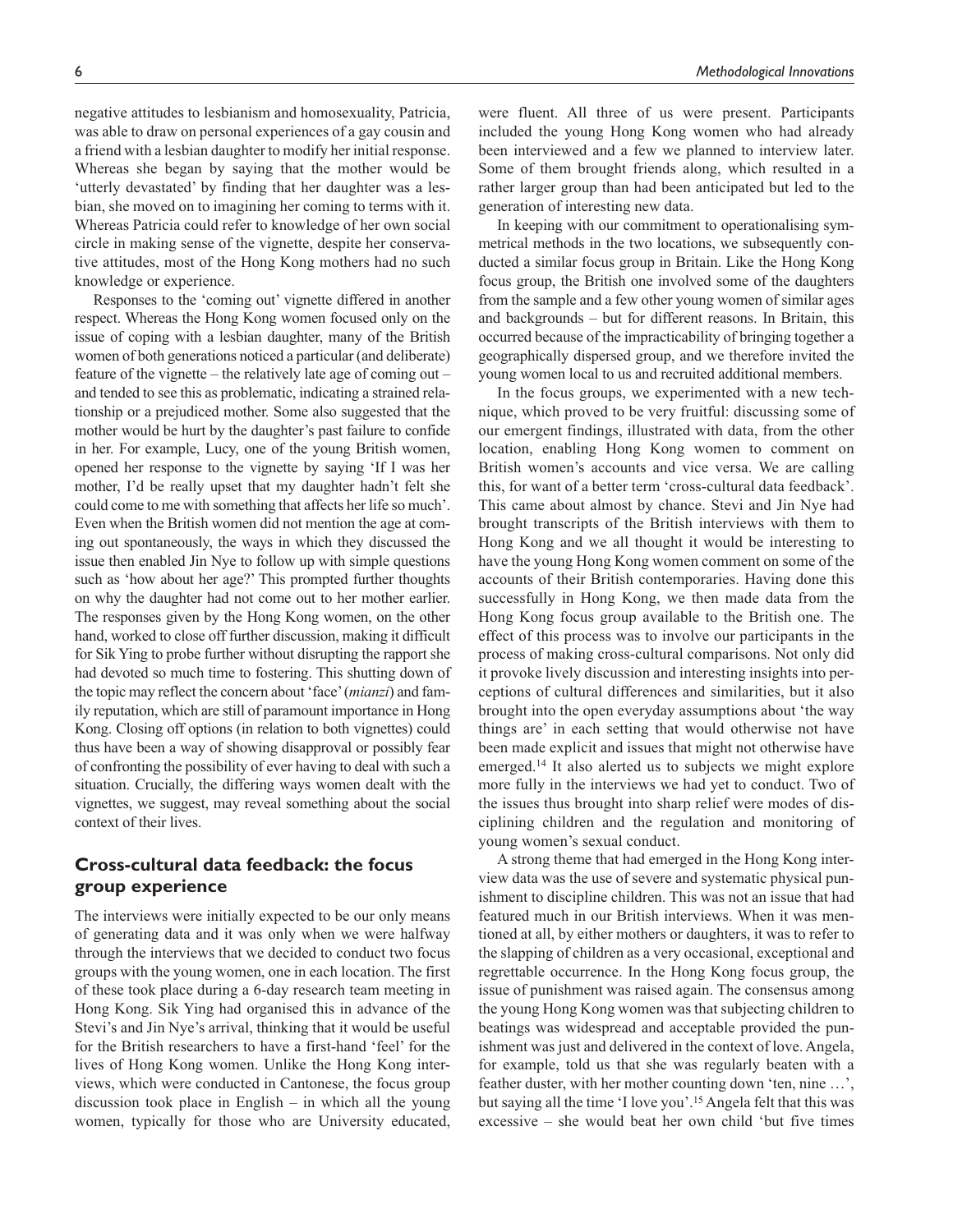would be enough'. Donna also saw this as a necessary part of child-rearing:

Although what I learnt at school [from her psychology degree] teaches me that we should not physically punish the child, I still think that it is necessary as the child needs to be afraid of the parents to a certain extent. You can't spoil them too much! (Donna)

When we shared this with the British group, only one participant mentioned physical punishment, and all agreed that control through guilt was a more common and effective parental strategy:

Carla: … but like the disappointment thing, that, 'I'm very disappointed in you', that was used a lot … just anyone telling you they're disappointed is horrible

All: yeah

- Emily: a positive thing as well, like my parents as well as doing the whole disappointment thing and stuff they just sort of show you examples of good behaviour as well like, oh look at such, so she's really well behaved, so you'd know what was expected, what you emulate as well as what you shouldn't do, you'd have examples or like stories in which, you know, the kid was really well behaved and got reward or something like that, you kind of got it engraved in you that way as well, it's good to behave in this way, and if you behave in this way then we'd be very disappointed
- Stevi: so that disappointed really gets to you
- Carla: mm, yeah it's horrible
- Alexis: still does now, if someone, if my dad says I'm really disappointed, even now you feel really guilty, kind of let you down

Further exploration of this issue in both sets of interviews confirmed that this was a marked difference between our two samples. This should not, however, be taken to mean that guilt and shame were unimportant in the disciplining of Hong Kong children – rather that they worked in conjunction with corporal punishment, which could itself be experienced as shaming.

Another major difference, on which we have reported elsewhere (Jackson and Ho, 2014) was in mothers' management of their daughters' sexual activity. The British mothers, with one exception, accepted that their unmarried daughters were sexually active and had been since their teens. The Hong Kong mothers, on the other hand, assiduously policed their daughters' conduct and constantly admonished them against pre-marital virginity loss. This issue provoked lengthy and lively discussions in the Hong Kong focus group, which were then used as stimulus material for the young British women – who were surprised and indeed shocked that mothers could be so intrusive and that daughters could accept such restrictions. What became evident here, which was nowhere made explicit in the interviews,

was how taken for granted it is that young British women, from their teens onwards, will be heterosexually active. It is not that the British mothers and daughters did not mention parental regulation of sexuality – they did – but it was largely in terms of mothers talking about keeping their daughters safe (from unwanted pregnancy and coercive sex). This was in keeping with the expectation that young women would and did engage in a variety of sexual practices.

One aspect of this expectation was that it was common, in the British families, for young women to have boyfriends staying over, and sharing their beds, in the parental home. We were aware that this would be unusual in the Hong Kong context and therefore asked the participants in the Hong Kong focus group to comment on this. We used a data extract from an interview with one of the British participants, Zoe, who complained about an age restriction on her being able to sleep with her boyfriend in the family home, which she had not been allowed to do until she turned 18years – although her mother had gone with her when she 'went on the pill' a year earlier. The reaction among the Hong Kong women was, universally, that there was no way this would be possible for them even currently, when they are in their twenties (Jackson and Ho, 2014). Using cross-cultural data feedback here also provided an opportunity for cultural misunderstanding. Towards the end of the discussion, the following sequence occurred:

|        | Jacqueline: but what kind of, I mean the background of family, |
|--------|----------------------------------------------------------------|
|        | how is it like, this family?                                   |
| Stevi: | um, it's sort of lower middle class, mother's a                |
|        | teacher um, parents were um, quite hippy-ish in                |
|        | their youth, so her mother's a bit sort of alternative,        |
|        | if you like, she's still a bit of an aging hippy I guess,      |
|        | in some ways                                                   |
|        | Jacqueline: and then the house, they have space for them to    |

sleep together?

Stevi had interpreted the initial question as referring to the attitudes and lifestyle of the family, whereas what Jacqueline was asking was whether they very wealthy to have so much space at their disposal. In Hong Kong, because of the excessively high cost of housing, most people live in very small apartments with limited opportunities for privacy – something we went on to discuss. This interchange, while producing a passing sense of embarrassment at her own cultural insensitivity on Stevi's part (since she was well aware of the housing situation in Hong Kong) also alerted us to something that was to become central to our analysis – the importance of material factors in shaping personal lives and relationships (Jackson and Ho, 2014; Jackson et al., 2013).

# **Analytical strategies – mapping and discovering differences and similarities**

We do not have the space here to discuss in detail our analytic strategies, but wish to highlight a few key points we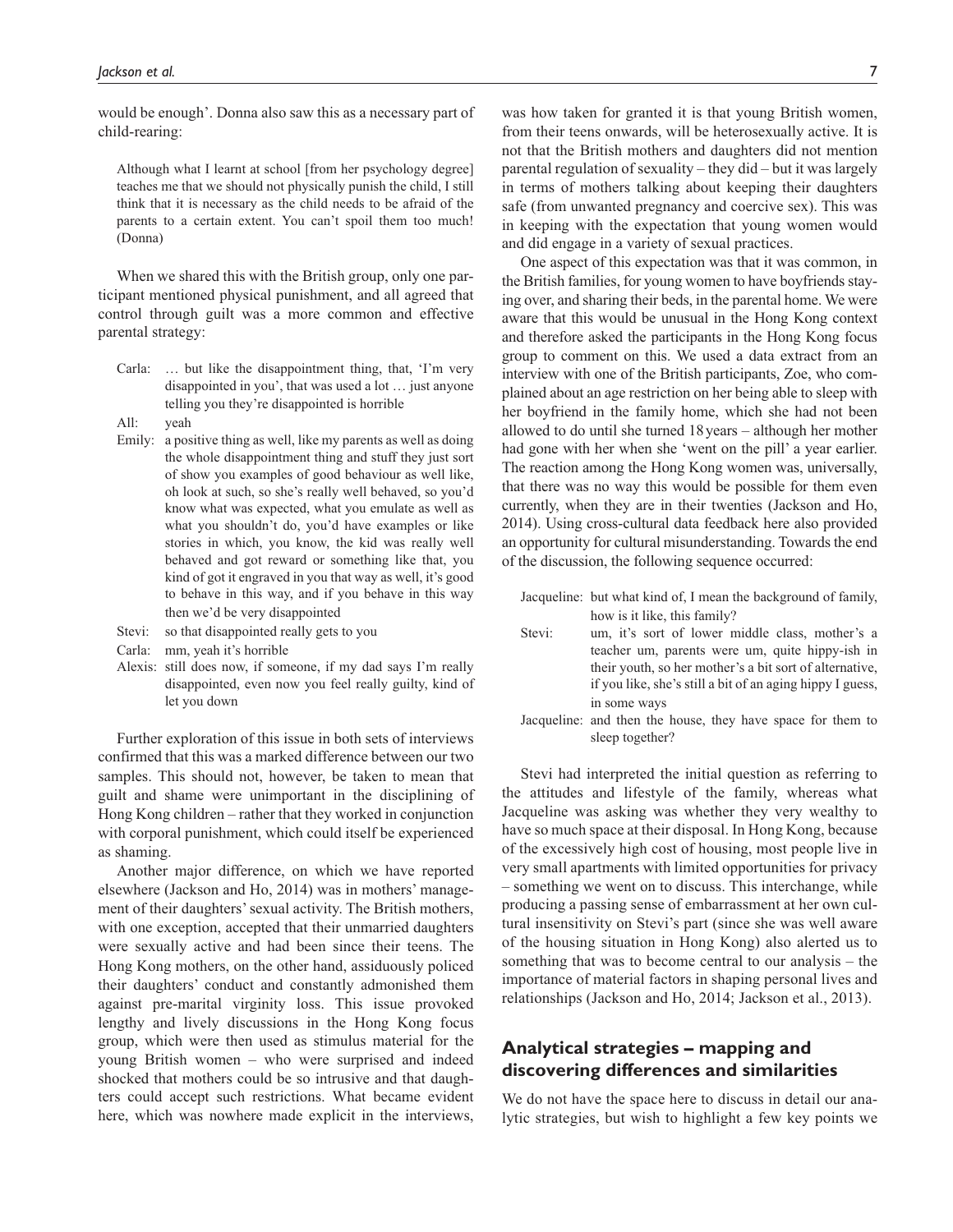consider important in comparative analysis. As is generally the case in qualitative work, analysis is a complex iterative process. We began developing a rough coding frame while we were still interviewing, based both on our research questions and themes emergent from the data – many of which we had not expected. This enabled us to begin to map generational and cross-cultural similarities and differences. Both the coding frame and this mapping underwent continual modification and refinement with deeper exploration of the data. At all stages of this process, consultation between us was essential to ensure that we each understood the other's perspective and were able to provide the context necessary to make sense of the data from the differing locations.16 In interpreting the data, we consistently paid attention to the wider socio-economic, political and cultural contexts of the women's lives. This is of vital importance in avoiding the dangers of cultural essentialism (Narayan, 1998) and especially of any orientalist assumptions about Chinese culture.

Here, we found Lynn Jamieson's (2011) concept of 'practices of intimacy' particularly useful and has now become central to our ongoing analysis; it has sensitised us to both similarities and differences between Hong Kong and Britain and enabled us to locate accounts of everyday practices in their social context. Jamieson developed this concept, in part, as a possible challenge to methodological nationalism, suggesting that it could be applied cross-culturally. Practices of intimacy, as Jamieson points out, are not necessarily egalitarian. A good example of this is parental disciplining of children, where the concept of practices of intimacy enabled us to see our data on this issue in a new light. While it may seem odd to think of physical punishment as 'intimacy', the Hong Kong context alerted us to the possible legitimacy of doing so; in both societies, parents 'love and punish',<sup>17</sup> albeit in different ways. These may be two sides of the same coin and therefore part of the practice of parent–child intimacy within families. This might broaden ideas of intimacy in terms of what goes in families and how managing children's behaviour relates to overall expectations of family practices and responsibilities.

The differences between British and Hong Kong childrearing practices should not, we would argue, be analysed as simply cultural, but as also a product of the socio-economic conditions of mothers' lives and their daughters' anticipated futures. There are parallels between the differences we found in our Hong Kong and British samples and the class differences in mothers' regulation of daughters' behaviour identified by Walkerdine and Lucy (1989). The strictness of girls' upbringing in Hong Kong should be seen in terms of their mothers preparing them to enter a highly competitive educational and working environment in a fiercely capitalist economy with almost nothing by way of a welfare state. The mothers themselves had grown up in the colonial era when conditions were even worse and life was a struggle for survival; often, their own

education had been sacrificed so that they could contribute to the family economy (cf. Salaff, 1995). They therefore imposed rigid boundaries on their daughters' conduct to ensure the latter's future success. The British mothers, having grown up with the establishment of the welfare state and benefitted from the expansion of educational opportunities, could more often afford to be, in one woman's words, 'relaxed' in their approach to rearing their daughters. Although they were concerned about the uncertainties of the future for their daughters, they did not push them to succeed in the same way as the Hong Kong mothers did (see Jackson et al., 2013).

We make these points here to underline how, in a variety of ways, the material socio-economic contexts of life have been woven into the analysis of our data, including taking account of the intertwined histories of Hong Kong and the United Kingdom and the lasting legacies of colonialism and how these histories have influenced practices of intimacy. This does not mean that cultural differences are irrelevant, merely that cultural traditions should not be understood in isolation as definitive of how a given population behaves. One significant aspect of culture that had major consequences for our research is language.

The issue of language further complicated the analytic process given that the interviews were conducted in the native language of participants and that, while Sik Ying is fluent in English, Stevi does not speak Cantonese or read Chinese. It is vitally important, however, that transcription and data analysis are conducted in the original language. Language matters, as there are often not direct translations of culturally specific terms so that translating our Chinese transcripts into English prior to analysis would have risked not only a loss of nuance but also possible distortion of meaning. Even those who are bilingual can find modes of expression delimited by the language they are speaking at any given time. In one of our examples of physical punishment, Angela's story involved her translating her mother's words as 'I love you'. These words served as a 'free translation' and make perfect sense to an Anglophone audience, but, as a Cantonese speaker would immediately recognise, are unlikely to be a literal translation. The word 'love' in Cantonese (and also in Putonghua/Mandarin) is '*ai*' but is rarely used in a familial context among Hong Kong people as it is too strong a word. It is more likely that Angela's mother used the common phrase '*ngo ho sek nei*', which would translate as 'I really care about you' – this would have been a rather long-winded expression to use in English and her choice of translation was thus a practical one, capturing a degree of conceptual equivalence (Birbili, 2000), but losing some of the cultural specificity.

Because we did not wish the subtleties of our participants' words to be lost in translation, we did not work with translations of the Cantonese interviews. Instead, the Hong Kong team provided the British team with summaries of the interviews. We then analysed the two data sets separately but to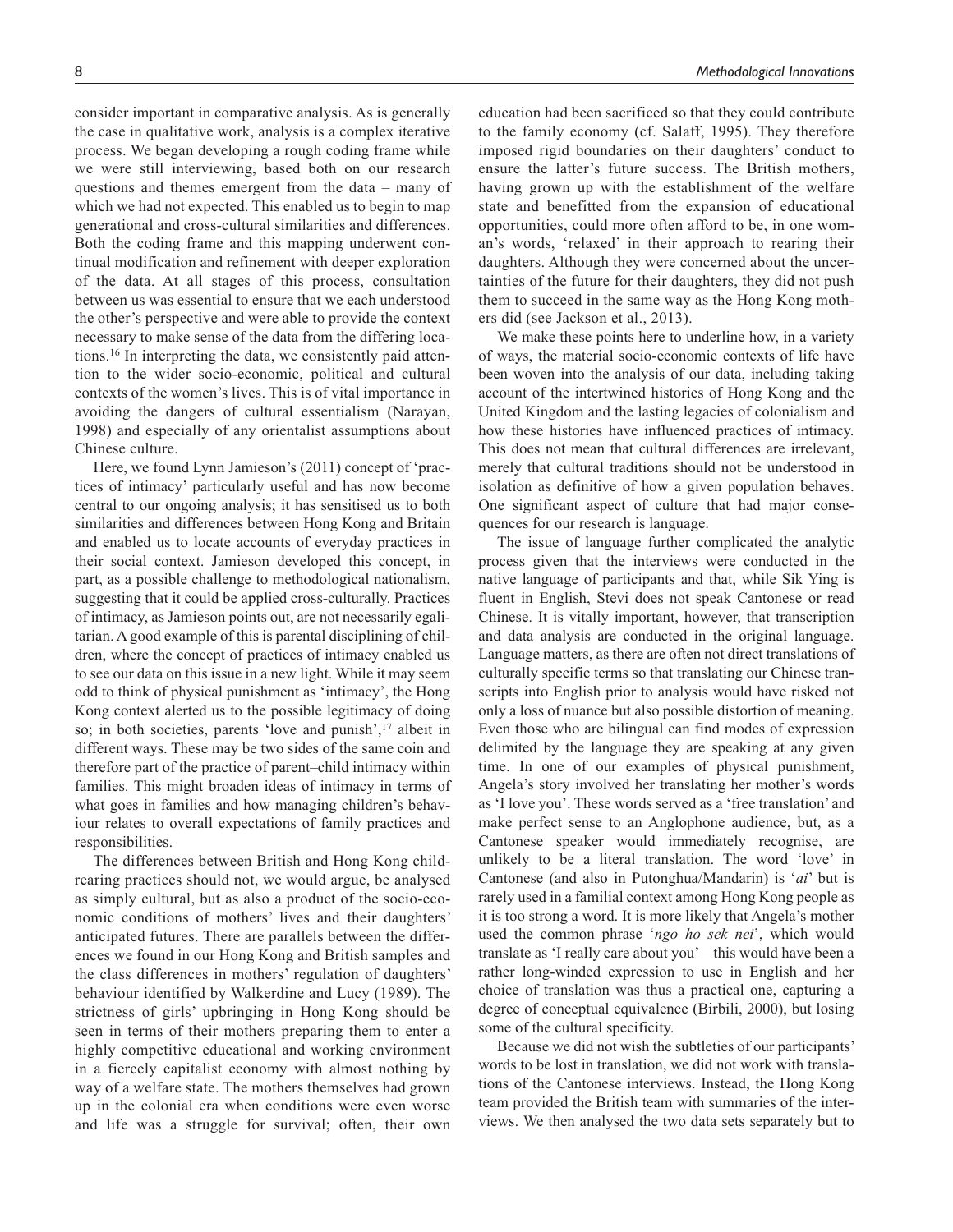our common, and continually evolving, coding frame, constantly returning to the data and discussing it with each other as we developed our analysis. It is only when we wish to quote a participant that we then translate their words. When we do this, we find ourselves having to make a choice, like Angela, between a literal and freer translation, finding a compromise that conveys a degree of conceptual equivalence. Even where the literal meaning is directly translatable, a literal translation can be baffling to a speaker of another language. An example is provided by the way we dealt with a Hong Kong mother, Ellen, talking about her daughter's intention to buy her parents an apartment and expressing belief in her daughter's ability to do so. Having said this she commented, in literal translation 'we should not look down on our children'. While 'look down on' is an expression used in both Cantonese and English, to Stevi this sounded odd applied to a person's children. In the initial published version (Jackson et al., 2013), we settled on 'underestimate' as a conceptual equivalent, capturing what Ellen meant but perhaps, in the process, losing some of the cultural specificity. We are still arguing about this!

In other circumstances, the literal meaning actually helps in arriving at an appropriate translation. Chinese is grammatically very different from European languages and is written in characters, each one of which represents a concept (which can also of course be spoken). One way of proceeding, particularly with difficult to translate passages of transcript, is to think what each character denotes and connotes. We found it useful to work together with the Chinese transcripts, with Sik Ying providing first a rough translation of the gist of the passage but then focusing down on the meaning of each character and discussing the translation between us – thus taking advantage of Sik Ying's native understanding of Cantonese and Stevi's more in-depth understanding of how varying possible translations are likely to be understood by English speakers. These issues of translation continue to be discussed between us as we carry out further analysis on and writing from our data.

# **Conclusion**

Interviews and focus groups can never provide a transparent window into people's lives; they are products of interaction that have occurred at a particular time and place, and the resultant data are co-produced by researchers and participants within those spatial and temporal limits. The significance of this in relation to the project we have been discussing has become particularly clear to us because of events that occurred in Hong Kong after we had completed our empirical work. If we were doing this research now, after the Umbrella Movement<sup>18</sup> occupations and its subsequent repercussion on Hong Kong residents, where political divisions and polarisation are often manifested within families, especially between generations, we would doubtless have elicited different stories.<sup>19</sup>

This was exploratory research based on small samples, but we have learned great deal from it, not simply about women's lives in different places but also how to do research of this kind. Research is rarely 'a straightforward, clinical, easily manageable process' but 'inevitably presents numerous challenges' (Ryan-Flood and Gill, 2010: 2). Crossnational collaboration is even more challenging than research conducted in a single location. It is clear, however, that the difficulties and challenges we encountered were not merely hurdles to be overcome, or differences in research practice to be ironed out, but that they actually tell us something about practices of intimacy in different socio-cultural contexts. In particular, our experience indicates that while standardisation of research practices might be seen as essential to producing comparable data, it might also lead to a flattening out of meaning and context, and therefore the loss of important insights. In working collaboratively, there must be room for researchers to modify their practices in response to local conditions and cultural sensitivities and also to experiment and innovate – above all to be flexible and not to insist on applying western research protocols to settings where they are inappropriate.

It was this flexibility and willingness to experiment which led to the development of a useful innovative method – cross-cultural data feedback. We have learnt from the experience of using this method in a rather ad hoc way, as a result of serendipity, and are now beginning to think about the ways in which the process could be improved to benefit our own and others' future cross-cultural research. First, planning it into the research design at the outset would certainly help make it more systematic and effective, with the proviso that it would still be necessary to be open to adapting it along the way as unexpected issues and data emerged. Second, it is particularly helpful to videotape the focus group interaction to pick up nonverbal responses to the shared data and also, potentially, to play it back to groups from other locations. If different languages were in use, the videos could be subtitled. This raises potential practical and ethical difficulties. The practical issues are ones of timing and asymmetry between groups. The first group conducted would not, of course, have another focus group to respond to, but could (as our Hong Kong group did) respond to previously collected interview data. It might then be possible to hold a second round of more symmetrical focus groups in which videos were exchanged between two (or among more) groups. The ethical concerns relate to ensuring consent to being videoed and the video's use with other participants, as well as protecting anonymity. Our third recommendation is that it would be beneficial for researchers from differing locations to all be present at each focus group, both to feed into it and observe. These are ideas with which we are working in developing the future collaborations, but there may be other ways in which this useful method could be further developed and modified by us and other researchers.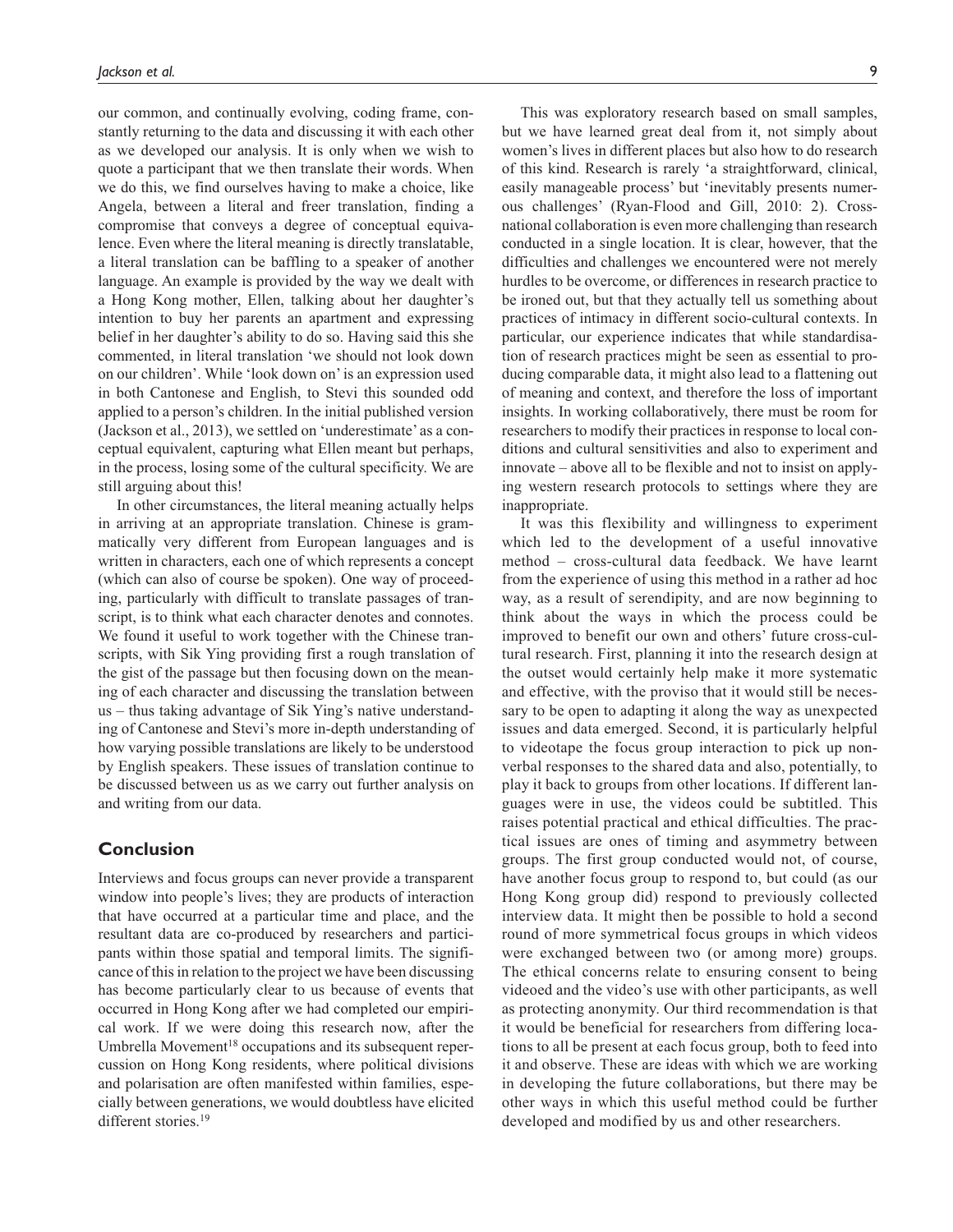#### **Declaration of conflicting interests**

The author(s) declared no potential conflicts of interest with respect to the research, authorship, and/or publication of this article.

#### **Funding**

The project was funded by an ESRC Hong Kong Bilateral award.

#### **Notes**

- 1. We are not concerned with discussing our locations as 'insider' or 'outsider' in the two settings. This issue has been much discussed in the literature, including the important point that these are not stable or mutually exclusive (Letherby, 2003; Liamputtong, 2010).
- 2. Award number RES-000-22-362. The Economic and Social Research Council (ESRC) Hong Kong Bilateral programme is jointly sponsored by the ESRC and the Hong Kong Research Grants Council.
- 3. While here we use 'UK' in discussing the relationship between the two territories, elsewhere we deliberately use 'Britain' and 'British' since all the UK interviews were conducted in England and Wales rather than in the United Kingdom as a whole.
- 4. For more information on the colonial history and its legacy, see Carroll (2005, 2007), Tsang (2004), Chiu and Lui (2009).
- 5. The British end of the funding was equivalent to an ESRC small grant while the Hong Kong funding was considerably less.
- 6. The British team consisted of the PI (Stevi) and a postdoctoral researcher (Jin Nye Na) who was employed on the project on a half time basis for 17months – the maximum affordable within the funding taking account of other expenses. As well as conducting most of the British interviews and co-facilitating both the Hong Kong and British focus groups, Jin Nye was involved with the early stages of analysis and is co-author of this and two other papers. The Hong Kong team at any one time comprised the PI (Sik Ying) and a research assistant. The Hong Kong funding was not sufficient to hire a postdoctoral researcher. Instead, a series of short-term Research Assistants, with undergraduate or masters level education, were employed and were mostly involved in support tasks. Only one of these research assistants (who joined the team towards the end of the interviewing) conducted any interviews.
- 7. We have discussed the issues raised in this section and the next in greater detail elsewhere (Jackson et al., 2016).
- 8. These methods of recruitment meant that our participants were self-selecting, especially those who responded to advertisements. Those who volunteered to participate are likely to be a somewhat biased sample, for example, excluding families where there were major conflicts between mothers and daughters or problems they might not wish to discuss with researchers – although we did document some troubled individual and family histories. Some families approached through personal networks did decline our invitation to participate.
- 9. All names of participants are pseudonyms. In choosing pseudonyms, we followed the form of names used in the interviews. Some of the Hong Kong mothers did not divulge their personal names (though all the British women did) and where this was the case, we have used family names. In some previous

publications, we have used the title 'Mrs' but this is not culturally appropriate, hence the usage of 'Ms' here. Chinese women do not change their family name on marriage though they might be referred to as the 'wife of' someone, for example, Wong *tai* or Wong *tai*. We have given the young Chinese women, and the older women who did use personal names, English pseudonyms as it is common practice for Hong Kong women, especially younger women to have both English and Chinese names and to use the former in everyday interaction – all the young women in our sample did.

- 10. We also tried using 'personal community maps' (Spencer and Pahl, 2006) as a way of capturing both the possible diversity of family forms and personal relationships within our samples and also differences between Hong Kong and British patterns of relatedness – for example, the greater importance accorded to extended family relationships in Hong Kong (see, for example, Koo and Wong, 2009). While this technique worked well with British participants, it proved impossible to use in Hong Kong and was quickly abandoned (see Jackson et al., 2016).
- 11. There was one other Hong Kong woman with a lesbian daughter, but she did not acknowledge her daughter's sexuality.
- 12. For more details on the use of vignettes in Asian contexts, see Jackson et al. (2016).
- 13. Because our interview guide was designed to be flexible, the precise wording of questions was likely to vary from one interview to another. It was therefore not necessary to pay close attention to precise translation – unlike survey research where translation of questions is a critical issue (see Birbili, 2000). We discuss translation issues in more detail later, in the context of data analysis.
- 14. A film called *Mom Matters* has been made of the Hong Kong focus group, with subtitles in Chinese. The film is available, for use in educational contexts only, from Sik Ying Ho.
- 15. Angela was, of course, translating her mother's words into English in telling her story. We recognise that the words she chose might not ring true for a Cantonese speaker. See below.
- 16. By this stage, there were just two of us working on the data, Stevi and Sik Ying, the two PIs.
- 17. *Love and Punish* is the title of a documentary film made by Sik Ying featuring one of the mother–daughter pairs in our sample. The film can be obtained from her, strictly for use only in educational contexts.
- 18. The Umbrella Movement was a mass protest in the form of 79days of occupation between 26 September and 15 December 2014 in three key locations in Hong Kong: Admiralty, Causeway Bay and Mongkok. It was part of a wider, ongoing, struggle for democracy and genuine universal suffrage in Hong Kong and developed from the original 'Occupy Central' campaign against the decision of the Standing Committee of the National People's Congress (NPCSC) not to allow a fully democratic election of the Hong Kong Chief Executive in 2017. When the police used tear gas and pepper spray against the demonstrators, they protected themselves with umbrellas – hence the 'Umbrella Movement'.
- 19. This has become evident from our new study, currently in the pilot phase, of the impact of the umbrella movement and its aftermath on practices of intimacy. We have recorded new strains in familial relationships, but also new forms of solidarity and personal relationships and emerging politicised identities among the younger generation.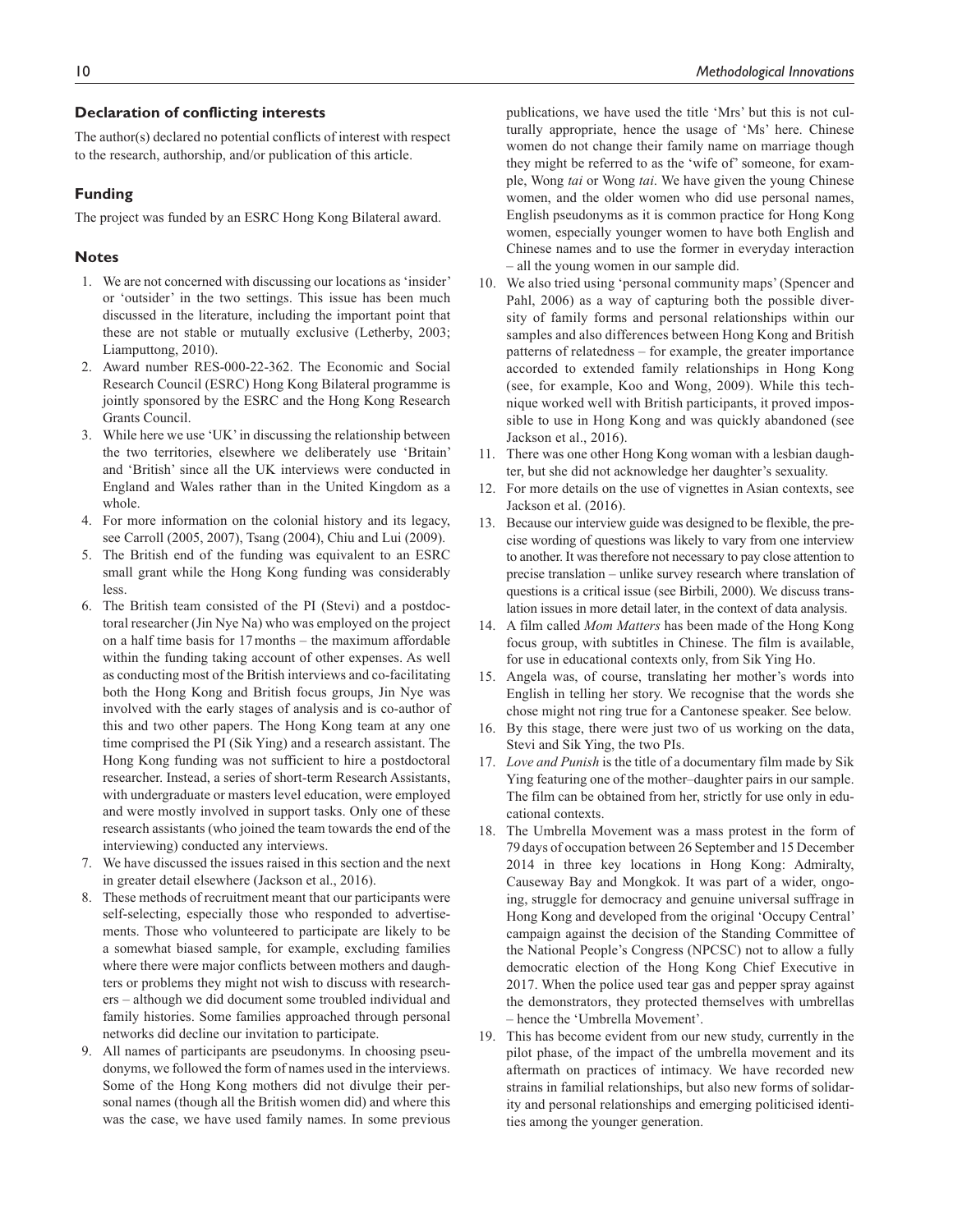#### **References**

- Beck U and Beck-Gernsheim E (2002) *Individualization: Institutionalized Individualism and Its Social and Political Consequences*. London: SAGE.
- Bhambra GK (2007) *Rethinking Modernity: Postcolonialism and the Sociological Imagination*. Basingstoke: Palgrave Macmillan.
- Bhambra GK (2014) *Connected Sociologies*. London: Bloomsbury.
- Birbili M (2000) Translating from one language to another. *Social Research Update Issue 31*. Guildford, UK: Department of Sociology, University of Surrey.
- Carroll J (2005) *Edge of Empires: Chinese Elites and British Colonials in Hong Kong*. Cambridge MA: Harvard University Press.
- Carroll J (2007) *A Concise History of Hong Kong*. New York: Rowman & Littlefield.
- Chang K (2010) *South Korea under Compressed Modernity*. London: Routledge.
- Chiu S and Lui T-l (2009) *Hong Kong: Becoming a Chinese Global City*. London: Routledge.
- Cleary LM (2013) *Cross-Cultural Research with Integrity*. Basingstoke: Palgrave Macmillan.
- Finch J (1987) Research note: The vignette technique in survey research. *Sociology* 21(1): 105–114.
- Goodstadt LF (2013) *Poverty in the Midst of Affluence: How Hong Kong Mismanaged Its Prosperity*. Hong Kong: Hong Kong University Press.
- Giddens A (1992) *The Transformation of Intimacy: Sexuality, Love and Eroticism in Modern Societies*. Cambridge: Polity.
- Heaphy B (2007) *Late Modernity and Social Change: Reconstructing Social and Personal Life*. London: Routledge.
- Jackson S (2015) Modernity/modernities and personal life: Reflections on some theoretical lacunae. *Korean Journal of Sociology* 49(3): 1–20.
- Jackson S and Ho PSY (2014) Mothers, daughters and sex: The negotiation of young women's sexuality in Hong Kong and Britain. *Families, Relationships and Societies* 3(3): 387–405.
- Jackson S, Ho PSY and Na JN (2013) Reshaping tradition? Women negotiating the boundaries of tradition and modernity in Hong Kong and British families. *Sociological Review* 61(4): 667–688.
- Jackson S, Ho PSY and Na JN (2016) Interviewing across cultures: talking to mothers and daughters in Hong Kong and Britain. In: Griffin G (ed.) *Cross-Cultural Interviewing: Feminist Experiences and Reflections*. London: Routledge, pp. 15–30.
- Jamieson L (1999) Intimacy transformed? *Sociology* 33(4): 477–494.
- Jamieson L (2011) Intimacy as a concept: Explaining social change in the context of globalization or another form of ethnocentrism? *Sociological Research Online* 16(4). Available at: <http://www.socresonline.org.uk/16/4/15.html>
- Kojima K (2013) *Gender, family and fertility: Why are Japanese women having fewer children?* PhD Thesis, University of York, York.
- Kong TSK (2011) *Chinese Male Homosexualities: Memba, Tongzhi and Golden Boy*. London: Routledge.
- Koo AC and Wong TWP (2009) Family in flux: Benchmarking family changes in Hong Kong society (Special Issue, 'Doing

Families in Hong Kong'). *Social Transformations in Chinese Society* 4: 17–56.

- Lee EWY (2003) Introduction: Gender and change in Hong Kong. In: Lee E (ed.) *Gender and Change in Hong Kong: Globalization, Postcolonialism and Chinese Patriarchy*. Vancouver, BC, Canada: University of British Columbia Press, pp. 3–20.
- Letherby G (2003) *Feminist Research in Theory and Practice*. Buckingham: Open University Press.
- Liamputtong P (2010) *Performing Qualitative Cross-Cultural Research*. Cambridge: Cambridge University Press.
- Liu J (2007) *Women and Work in Urban China: Women Workers of the Unlucky Generation*. London: Routledge.
- Narayan U (1998) Essence of culture and a sense of history: A feminist critique of cultural essentialism. *Hypatia* 13(2): 86–106.
- Park S and Lunt N (2015) Confucianism and qualitative interviewing: Working Seoul to soul. *Forum: Qualitative Social Research* 16(2): 7. Available at: [http://nbn-resolving.de/](http://nbn-resolving.de/urn:nbn:de:0114-fqs150274) [urn:nbn:de:0114-fqs150274](http://nbn-resolving.de/urn:nbn:de:0114-fqs150274)
- Ryan-Flood R and Gill R (2010) Introduction. In: Ryan-Flood R and Gill R (eds) *Secrecy and Silence in the Research Process: Feminist Reflections*. London: Routledge, pp. 1–11.
- Salaff JW (1995) *Working Daughters of Hong Kong: Filial Piety or Power in the Family*. New York: Columbia University Press.
- Smart C (2007) *Personal Life*. Cambridge: Polity Press.
- Spencer L and Pahl R (2006) *Rethinking Friendship: Hidden Solidarities Today*. Princeton, NJ: Princeton University Press.
- Tang DT (2013) *Conditional Spaces: Hong Kong Lesbian Desires and Everyday Life*. Hong Kong: Hong Kong University Press.
- Tsang S (2004) *A Modern History of Hong Kong*. Hong Kong: Hong Kong University Press.
- Walkerdine V and Lucy H (1989) *Democracy in the Kitchen: Regulating Mothers and Socialising Daughters*. London: Virago Press.
- Yan Y (2009) *The Individualization of Chinese Society*. Oxford: Berg Publishers.

#### **Author biographies**

Stevi Jackson is Professor of Women's Studies at the University of York, UK, Her research interests centre on the sociology of gender, sexuality and intimate relationships. She is the author of a number of books including *Heterosexuality in Question* (1999), co-author, with Sue Scott of *Theorizing Sexuality* (2010) and, with Momin Rahman, *Gender and Sexuality: Sociological Approaches* (2010). She has also co-edited a number of collections including, with Sue Scott, *Gender: A Sociological Reader* 2002) and with Liu Jieyu and Woo Juhyun, *East Asian Sexualities: Intimacy, Modernity and New Sexual Cultures* (2008). She has published numerous articles on sexuality, family relationships and feminist sociological theory. She has recently been working, with Petula Sik Ying Ho (HKU) on cross-cultural studies of intimacy and on the consequences of Hong Kong's political turbulence for personal relationships. She is is coeditor of two new book series, *Sexuality, Gender and Culture in Asia* (with Denise Tang and Olivia Khoo) for Palgrave Macmillan and *Gender and Sociology* (with Sue Scott) for Policy Press.

Professor Ho is at the forefront of gender and sexuality, qualitative research and cross-cultural comparative studies. Her main contributions have been centred on identifying injustice and discrimination, whether hidden or evident, and being unafraid to